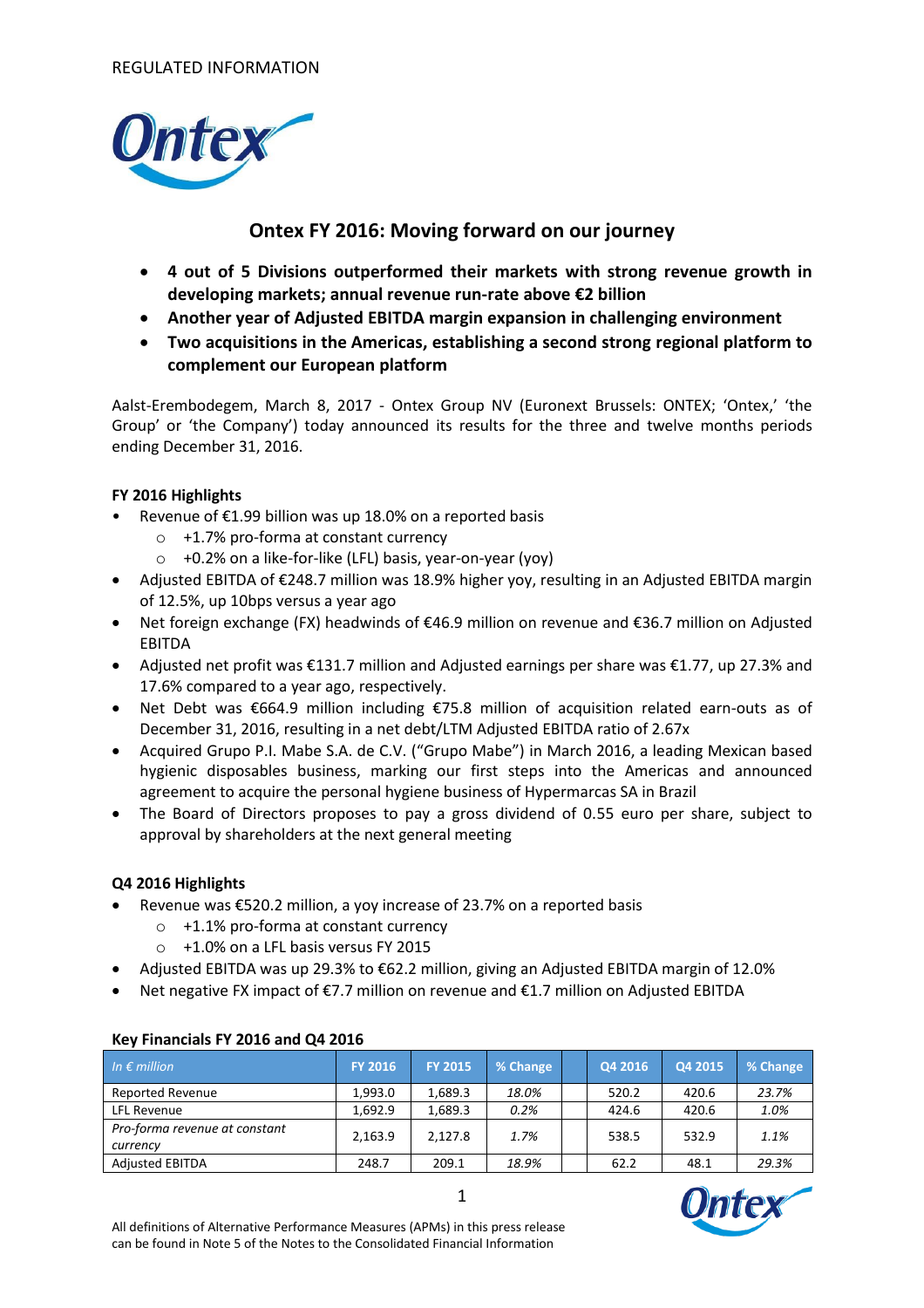## REGULATED INFORMATION

| In $\epsilon$ million             | <b>FY 2016</b> | <b>FY 2015</b> | % Change | Q4 2016 | Q4 2015                  | % Change |
|-----------------------------------|----------------|----------------|----------|---------|--------------------------|----------|
| Adj. EBITDA Margin                | 12.5%          | 12.4%          | 10 bps   | 12.0%   | 11.4%                    | 52 bps   |
| Adj. profit/(loss) for the period | 131.7          | 103.4          | 27.3%    |         | $\overline{\phantom{a}}$ |          |
| <b>Adjusted EPS</b>               | 1.77           | 1.50           | 18.0%    |         | $\overline{\phantom{a}}$ |          |
| Profit/(Loss) for the period      | 119.7          | 98.6           | 21.3%    | -       | -                        |          |
| <b>Basic EPS</b>                  | 1.61           | 1.43           | 12.6%    |         | $\overline{a}$           |          |
| Adj. Free Cash Flow               | 131.1          | 127.8          | 2.6%     |         | $\overline{\phantom{a}}$ |          |
| Net Debt                          | 664.9          | 410.4          | 62.0%    | N.A.    | N.A.                     | N.A.     |
| Net Debt / LTM Adj. EBITDA        | 2.67x          | 1.96x          | N.A.     | N.A.    | N.A.                     | N.A.     |

Charles Bouaziz, Ontex CEO: *"2016 was a year of significant achievements in a challenging environment. From a top line perspective, we outperformed our markets in 4 out of 5 Divisions, including double-digit LFL growth in developing markets. At the end of February we completed the deal with Grupo Mabe, marking our first steps into the Americas, and rapidly integrated the business into the Ontex family. Just before year end, we reached agreement to acquire the personal hygiene business of Hypermarcas, extending our growth platform in the Americas with leading market positions in Brazil.*

*At the same time, we have remained focused on restoring MMR to growth ahead of its markets while protecting profitability. We achieved further Adjusted EBITDA margin expansion through our efficiency and savings programs, and captured acquisition-related synergies slightly ahead of our expectations, while continuing to invest in the organization. Over the period since our IPO in 2014, I'm pleased that we are delivering on our profitable organic and inorganic growth model."* 

# **Market Dynamics**

Our categories continued to grow in 2016, though at a slower pace than initially anticipated. The average growth in the markets where we operate was flat to modest. Retailer brands maintained their strong position in Western Europe and gained share in Eastern Europe.

Compared to 2015, foreign exchange rates for most currencies relevant for Ontex led to significant net negative impacts on revenue and Adjusted EBITDA in 2016.

Market pricing for our main commodity raw materials overall were lower in 2016 year-on-year. Fluff pulp price indices, denominated in USD, declined slightly during 2016 yet are still at historically high levels. Indices for oil-based raw material prices in 2016 were below the prior year period. Based on current indices, we expect a negative impact from raw material costs in Q1 2017. We anticipate that oil-based raw material price indices will be higher in 2017 than the previous year.

# **OUTLOOK**

We anticipate togrow revenue ahead of our markets in all Divisions in 2017, supported by commercial investments behind our brand portfolio and our retail partners' brands. Following the acquisition of Hypermarcas personal hygiene, Ontex has a significantly different business mix, with more than half of our revenue from our own brands, and also half outside of Western Europe.

We expect the external environment to remain challenging in 2017, including volatile FX and some pressures on raw material costs. We will continue to drive efficiencies and savings from our enlarged platform, including acquisition-related synergies. We remain committed to modest margin expansion over time.

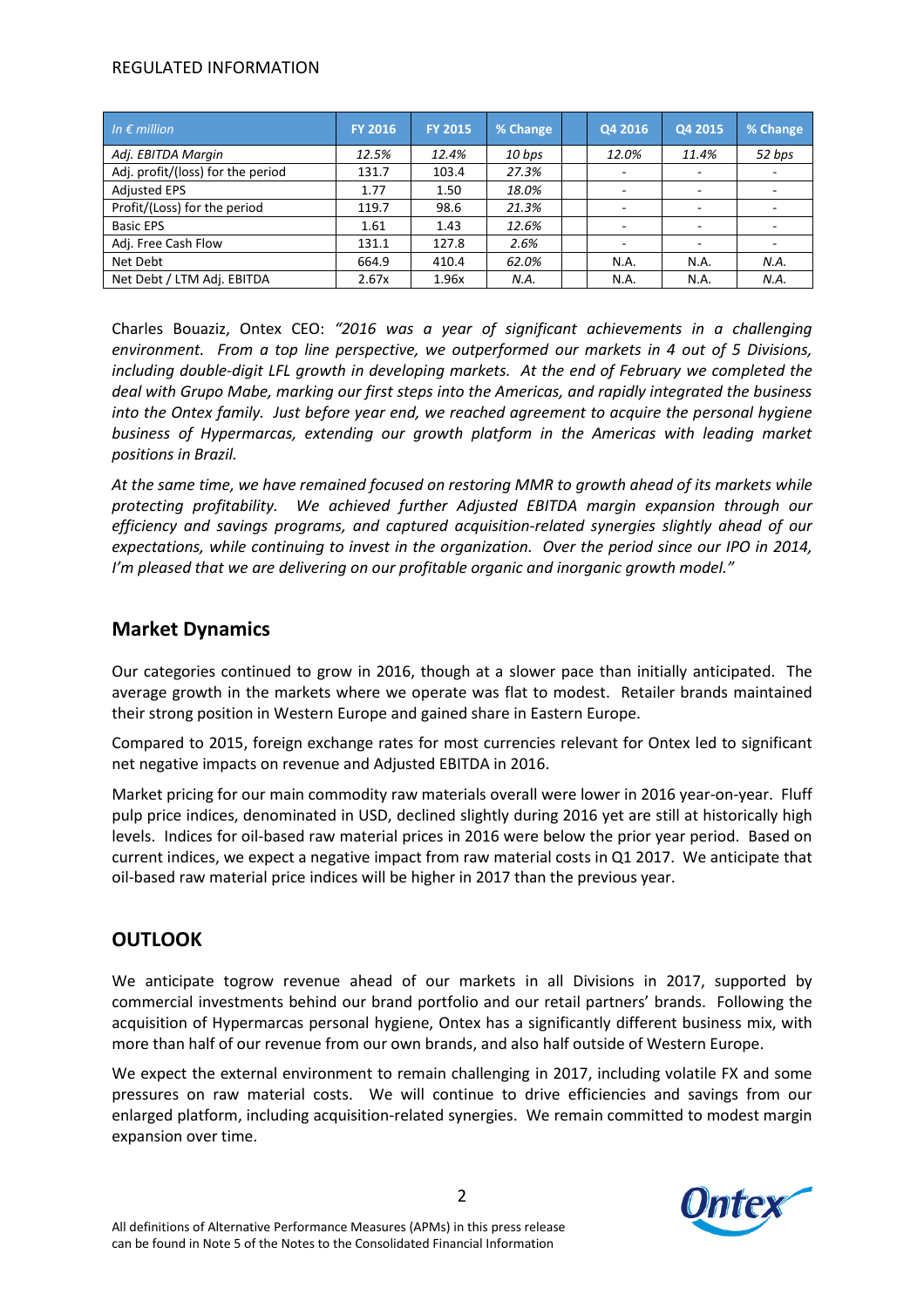# **Progress on Acquisitions**

We made significant progress in transforming the Group in 2016. On February 29<sup>th</sup> our deal with Grupo Mabe was completed, adding the strong number 2 position in Babycare in Mexico, the  $5<sup>th</sup>$ largest hygiene market in the world. We set up the new Americas Retail Division for Grupo Mabe's activities in the region, and focused on maintaining the positive commercial momentum and capturing operational synergies. The 2016 performance was very solid, with market share in Babycare surpassing 40% in modern retail for the first time ever, and Adult Incontinence moving up to the number 2 position, both in Mexico.

On December 23<sup>rd</sup> 2016 we announced an agreement to acquire the personal hygiene business of Hypermarcas, which is the market leader in Adult Incontinence and solid number 3 in Babycare in Brazil, the  $4<sup>th</sup>$  largest hygiene market in the world. On March  $6<sup>th</sup>$  2017 we successfully completed this deal and started the integration process.

Going forward, more than 50% of Group revenue will be from Ontex brands, and more than half of Group revenue will be generated outside of Western Europe: two key milestones that demonstrate we are on track in transforming Ontex into a leading international consumer goods company.

# **Overview of Ontex Performance in 2016**

FY 2016 Group revenue was €1.99 billion, driven by an annualized run-rate above €2 billion over the past three quarters. On a reported basis, revenue grew by 18.0% compared to last year including the contribution of Grupo Mabe since March 1st, and was up +0.2% on a LFL basis. Pro-forma FY 2016 revenue at constant currency including Grupo Mabe would have grown by 1.7%.

Adjusted EBITDA grew 18.9% year-on-year to €248.7 million in 2016. The DNA of Ontex is to capture efficiencies and savings year after year, which was fully confirmed again in 2016. FY 2016 Adjusted EBITDA margin of 12.5% was 10bps above prior year, and has averaged growth of 30bps annually over the past three years.

|                                         | <b>Twelve Months</b> |         |                             |                        | <b>Fourth Quarter</b> |         |                                |                        |
|-----------------------------------------|----------------------|---------|-----------------------------|------------------------|-----------------------|---------|--------------------------------|------------------------|
| in $\epsilon$ million                   | FY 2016              | FY 2015 | $%$ $\Delta$ as<br>reported | $%$ $\Delta$ at<br>LFL | Q4 2016               | Q4 2015 | $%$ $\triangle$ as<br>reported | $%$ $\Delta$ at<br>LFL |
| <b>Ontex Reported</b><br><b>Revenue</b> | 1,993.0              | 1,689.3 | 18.0%                       | 0.2%                   | 520.2                 | 420.6   | 23.7%                          | 1.0%                   |
| Mature Market Retail                    | 854.6                | 903.9   | (5.5%)                      | (5.8%)                 | 214.2                 | 219.6   | (2.5%)                         | (3.1%)                 |
| <b>Growth Markets</b>                   | 174.9                | 159.0   | 10.0%                       | 15.3%                  | 50.0                  | 44.3    | 12.9%                          | 9.7%                   |
| Healthcare                              | 429.5                | 432.7   | (0.7%)                      | 1.0%                   | 105.6                 | 108.5   | (2.7%)                         | 0.1%                   |
| <b>MENA</b>                             | 205.5                | 193.7   | 6.1%                        | 13.9%                  | 52.0                  | 48.2    | 7.9%                           | 13.1%                  |
| Americas Retail                         | 328.5                | N.A.    | N.A.                        | N.A.                   | 98.4                  | N.A.    | N.A.                           | N.A.                   |
| <b>Americas Retail</b><br>pro-forma     | 403.0                | 415.6   | $(3.0\%)$                   | 8.1%                   | 98.4                  | 107.0   | $(8.0\%)$                      | 1.8%                   |

# **Operational Review: Divisions**

### **Mature Market Retail**

On a LFL basis, Mature Market Retail Divisional revenue in FY 2016 decreased 5.8%, and was 3.1% lower in Q4 2016. FY 2016 revenue grew in Poland and Germany, and declined in France and the UK. Our volumes improved in the second half of the year despite cycling some contract losses which were incurred in 2015. The pricing environment continued to be challenging with intensified

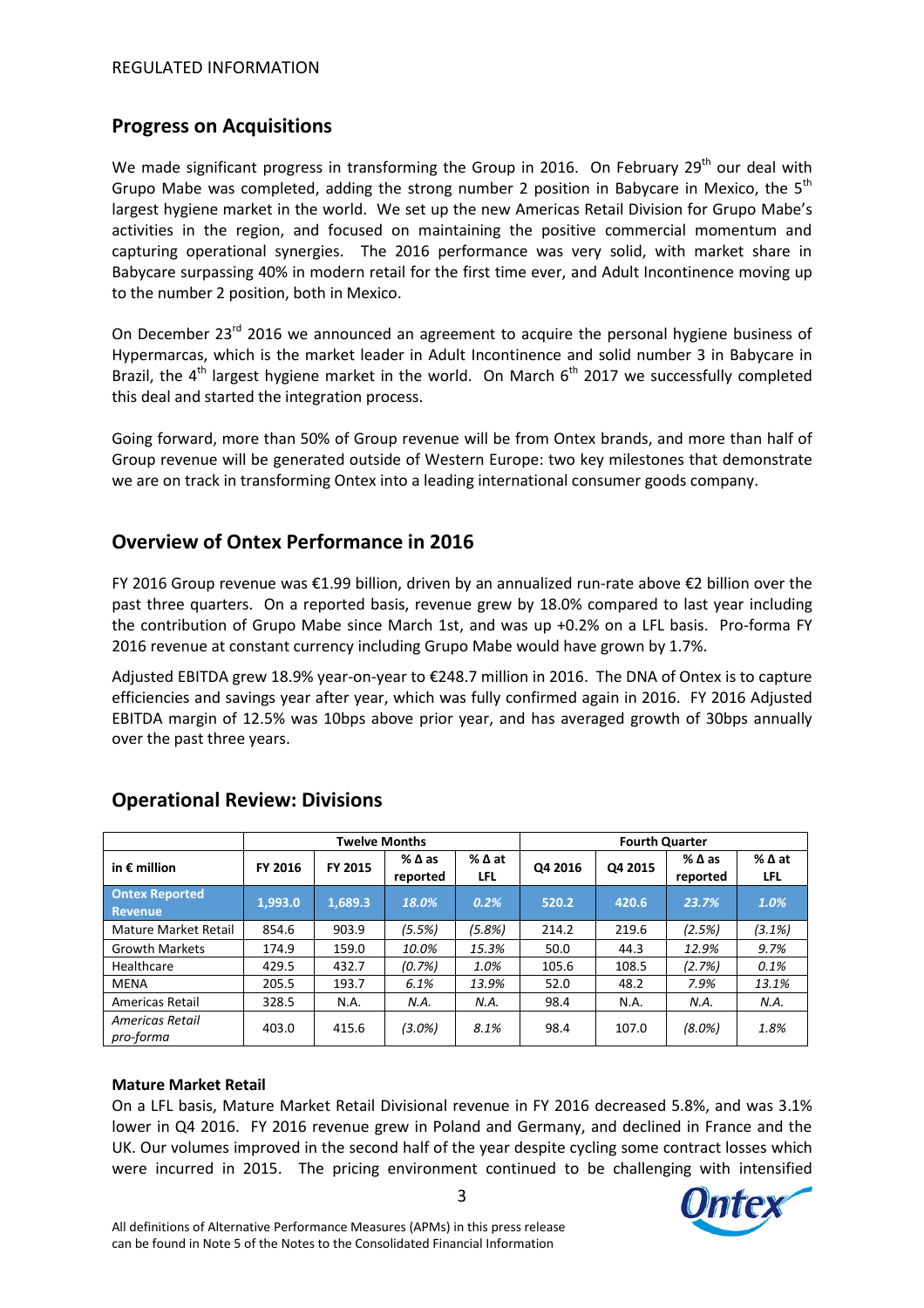### REGULATED INFORMATION

promotional activities in the babycare category, led by the international branded suppliers. Our ambition remains to outperform the markets where we are present with a disciplined approach to pricing, and we anticipate that our efforts to grow existing customers' businesses and gaining new business will positively impact our top line performance over the coming year.

### **Growth Markets**

FY 2016 revenue in the Growth Markets Division grew 15.3%, strongly ahead of market growth, and was 9.7% higher in Q4 2016, both on a LFL basis. This strong revenue performance for the full year, on top of high growth in 2015, was mainly due to volumes increasing in Russia and Central Eastern Europe. We continued to leverage the Group's strengths to develop our customers' retailer brands where relevant, and elsewhere we are developing our own brand offering.

### **Healthcare**

FY 2016 revenue in the Healthcare Division was up 1.0% on a LFL basis, ahead of estimated market growth, and up 0.1% in Q4 2016 on a LFL basis. Revenue increased on a LFL basis in Spain and the UK, while sales in France were lower. We made further progress in moving to one production site in Northern France, marked by the official inauguration of the new site in December which is already in production. In February 2017, it was announced that our iD for Men disposable pads had been voted 'Product of the Year 2017 Belgium'<sup>1</sup>.

### **MENA**

Middle East and North Africa Divisional revenue was 13.9% higher on a LFL basis in FY 2016 , and grew 13.1% on a LFL basis in Q4 2016. The strong FY 2016 revenue growth was largely due to higher volumes, and was broad-based with most markets and categories above last year. This very good performance was in spite of macroeconomic challenges and competitive pricing pressures. We continued to invest behind our brands Canbebe (babycare) and Canped (adult incontinence), including an innovative relaunch of Canbebe in Turkey, based upon insights from extensive consumer research.

### **Americas Retail**

 $\overline{a}$ 

Revenue in our Americas Retail Division revenue increased by 8.1% in FY 2016 on a pro-forma basis at constant currency, and was up 1.8% on the same basis in Q4 2016 cycling a high comparable in 2015. A strong full year performance was achieved in Mexico, supported by successful relaunches of some of our baby diaper brands, and our Adult Inco business also had a solid year. As a result, we gained market share in the Babycare and Adult Inco categories. Sales in the US decreased in the second half of 2016 versus a high comparable in H2 2015.

<sup>1</sup> *Product of the Year is the world's largest consumer-voted award for product innovation arranged by Voted Product of the Year Worldwide S.A.*

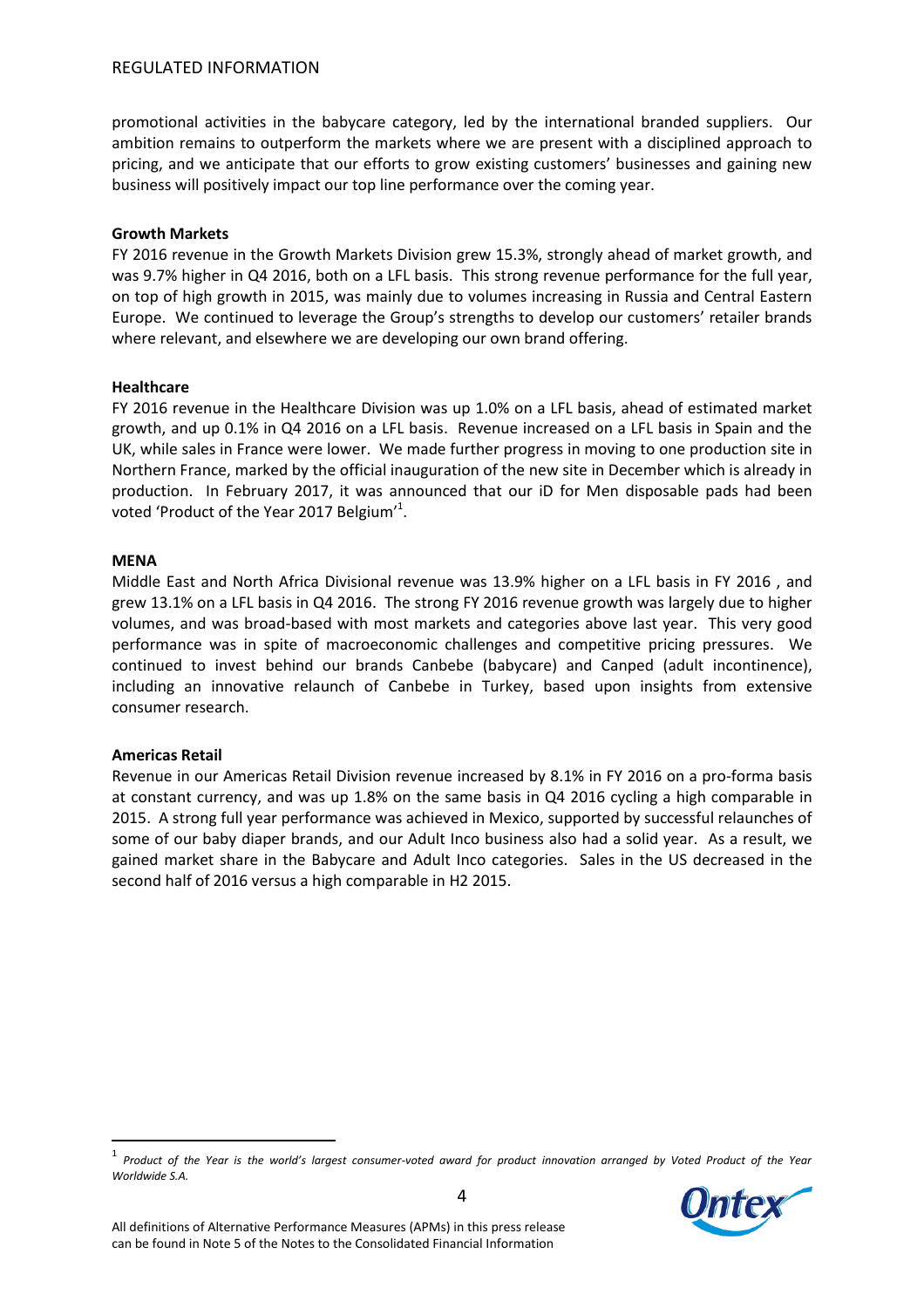|                                         | <b>Twelve Months</b> |         |                             |                               | <b>Fourth Quarter</b> |         |                  |                        |
|-----------------------------------------|----------------------|---------|-----------------------------|-------------------------------|-----------------------|---------|------------------|------------------------|
| in $\epsilon$ million                   | FY 2016              | FY 2015 | $%$ $\Delta$ as<br>reported | $%$ $\Delta$ at<br><b>LFL</b> | Q4 2016               | Q4 2015 | %∆as<br>reported | $%$ $\Delta$ at<br>LFL |
| <b>Ontex Reported</b><br><b>Revenue</b> | 1,993.0              | 1,689.3 | 18.0%                       | 0.2%                          | 520.2                 | 420.6   | 23.7%            | 1.0%                   |
| Babycare                                | 1.156.1              | 891.2   | 29.7%                       | (1.3%)                        | 310.1                 | 219.5   | 41.3%            | 1.3%                   |
| Femcare                                 | 208.8                | 206.7   | 1.0%                        | (3.1%)                        | 51.3                  | 52.1    | (1.5%)           | (6.5%)                 |
| Adult Inco                              | 602.8                | 567.7   | 6.2%                        | 3.4%                          | 154.3                 | 143.0   | 7.9%             | 4.0%                   |

## **Operational Review: Categories**

*\* Includes €4.5 million in Q4 2016; €25.3 million in FY 2016; €6.0 million in Q4 2015; €23.7 million in FY 2015 from Other category*

#### **Babycare**

FY 2016 category revenue for Babycare was 29.7% higher compared to 2015 on a reported basis including the incremental contribution from Grupo Mabe, and 1.3% lower on a LFL basis. Category revenue was well ahead in developing markets. In developed markets, category revenue decreased due to lower baby diaper revenue due to contract losses from 2015, while sales of baby pants grew.

### **Femcare**

Femcare category revenue in FY 2016 was up 1.0% on a reported basis, including Grupo Mabe sales, and 3.1% lower on a LFL basis. Nearly all of Ontex sales in the category are in Western Europe, where we slightly underperformed a market which decreased year-on-year.

#### **Adult Inco**

Revenue in the Adult Inco category grew 6.2% on a reported basis including Grupo Mabe, and 3.4% on a LFL basis. On a LFL basis, sales in retail channels grew 11% year-on-year, and sales in institutional channels were slightly higher.

|  | <b>Operational Review: Geographies</b> |  |
|--|----------------------------------------|--|
|--|----------------------------------------|--|

|                                         | <b>Twelve Months</b> |         |                             |                    | <b>Fourth Quarter</b> |         |                             |                               |
|-----------------------------------------|----------------------|---------|-----------------------------|--------------------|-----------------------|---------|-----------------------------|-------------------------------|
| in $\epsilon$ million                   | FY 2016              | FY 2015 | $%$ $\Delta$ as<br>reported | %∆at<br><b>LFL</b> | Q4 2016               | Q4 2015 | $%$ $\Delta$ as<br>reported | $%$ $\Delta$ at<br><b>LFL</b> |
| <b>Ontex Reported</b><br><b>Revenue</b> | 1.993.0              | 1.689.3 | 18.0%                       | 0.2%               | 520.2                 | 420.6   | 23.7%                       | 1.0%                          |
| Western Europe                          | 1.044.3              | 1,104.7 | (5.5%)                      | (5.4%)             | 258.5                 | 269.7   | (4.2%)                      | (3.4%)                        |
| Eastern Europe                          | 301.6                | 274.5   | 9.9%                        | 14.8%              | 80.7                  | 71.8    | 12.4%                       | 11.6%                         |
| Americas                                | 337.5                | 9.5     | N.M.                        | 17.9%              | 100.5                 | 2.4     | N.M.                        | 4.2%                          |
| <b>ROW</b>                              | 309.6                | 300.6   | 3.0%                        | 7.2%               | 80.5                  | 76.7    | 5.0%                        | 6.4%                          |

*N.M. not meaningful*

FY 2016 revenue in Western Europe decreased mainly as a result of lower sales on a LFL basis in retail channels. The proportion of FY 2016 Group revenue generated outside of Western Europe rose to 48% compared to 35% in FY 2015, due to LFL growth in developing markets and sales from the acquisition of Grupo Mabe.

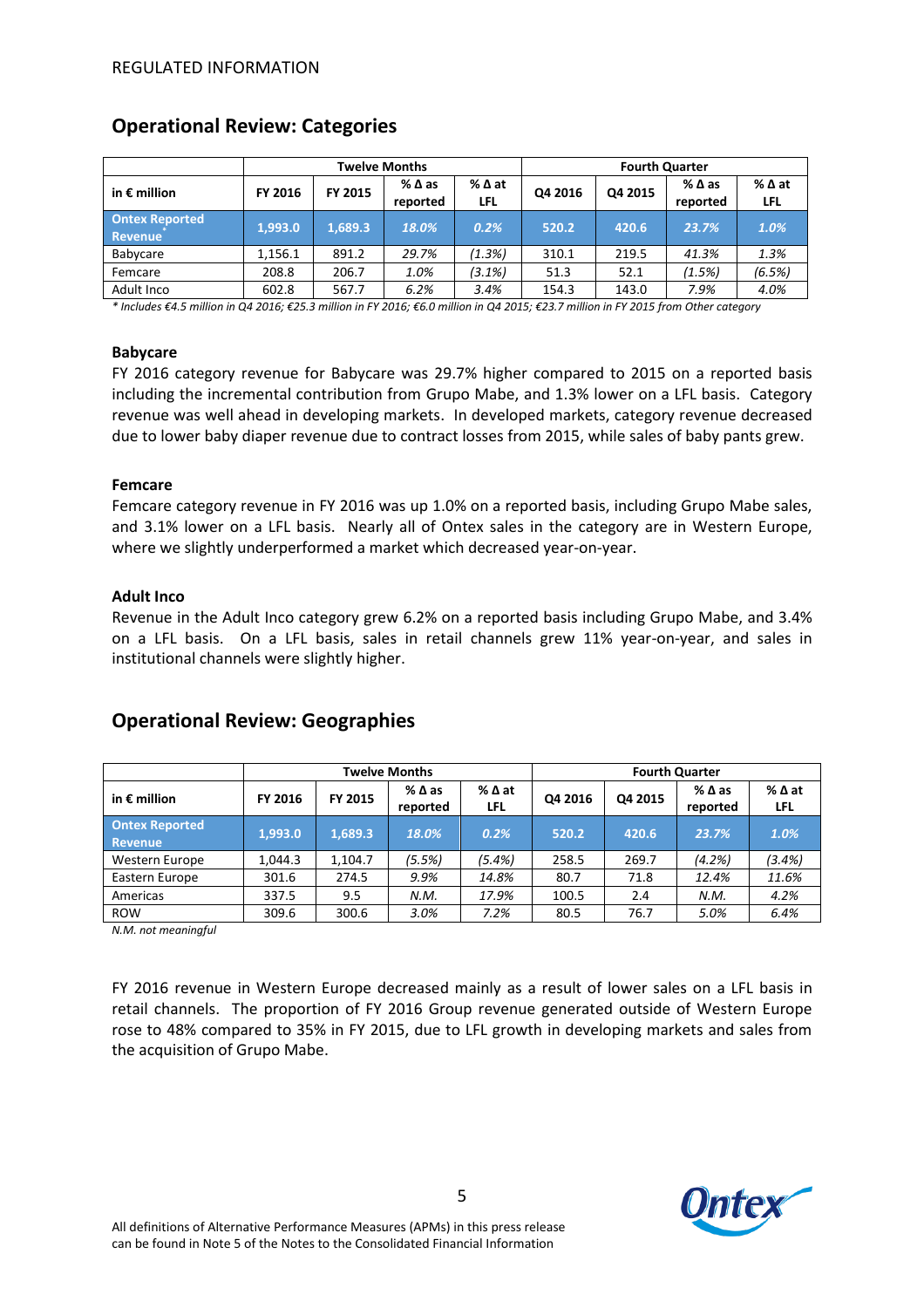# **FINANCIAL REVIEW**

### **Selected P&L Financial Information**

|                                    | <b>Twelve Months</b> |            |         |  |  |  |
|------------------------------------|----------------------|------------|---------|--|--|--|
| in $\epsilon$ million              | FY 2016              | FY 2015    | % Δ     |  |  |  |
| <b>Ontex Reported Revenue</b>      | 1,993.0              | 1,689.3    | 18.0%   |  |  |  |
| Cost of sales                      | (1,407.5)            | (1, 213.7) | 16.0%   |  |  |  |
| Gross margin                       | 585.5                | 475.6      | 23.1%   |  |  |  |
| Operating expenses                 | (379.1)              | (299.8)    | 26.5%   |  |  |  |
| Non-recurring revenue and expenses | (12.9)               | (6.8)      | 89.8%   |  |  |  |
| Operating profit                   | 193.5                | 169.0      | 14.5%   |  |  |  |
| Net finance cost                   | (29.3)               | (36.2)     | (19.1%) |  |  |  |
| Income tax expense                 | (44.5)               | (34.2)     | 30.1%   |  |  |  |
| <b>Basic EPS</b>                   | 1.61                 | 1.43       | 12.6%   |  |  |  |

### **Selected Liquidity Financial Information**

|                                                                     | <b>Twelve Months</b> |         |           |  |  |  |
|---------------------------------------------------------------------|----------------------|---------|-----------|--|--|--|
| in $\epsilon$ million                                               | FY 2016              | FY 2015 | % Δ       |  |  |  |
| Adjusted Free Cash Flow (post tax)                                  | 131.1                | 127.8   | 2.6%      |  |  |  |
| - Of which change in WC                                             | (15.6)               | (5.6)   | N.M       |  |  |  |
| - Of which Capex                                                    | (77.1)               | (55.9)  | 37.9%     |  |  |  |
|                                                                     |                      |         |           |  |  |  |
| Net debt                                                            | 664.9                | 410.4   | 62.0%     |  |  |  |
| Available liquidity (cash and cash<br>equivalents plus undrawn RCF) | 312.8                | 336.8   | $(7.1\%)$ |  |  |  |

## **Gross Margin**

2016 gross margin of €585.5 million was 23.1% higher than last year. Gross margin as a percentage of sales increased 123 basis points, from 28.2% in 2015 to 29.4% in 2016. We continued to make significant efficiency gains and savings in 2016, and had an additional contribution including synergies from the acquisition of Grupo Mabe. Market prices of some commodity raw materials decreased during the year, however the positive impact of lower raw material indices was more than offset by currency headwinds.

## **Adjusted EBITDA**

Adjusted EBITDA increased by 18.9% to €248.7 million in 2016. Our focus continued on gross margin improvements as detailed above, which allowed us to strengthen the company by investing in sales, marketing and other key functions. Adjusted EBITDA margin for FY 2016 was 12.5%, up 10bps yearon-year.

## **Foreign Exchange**

Changes in foreign currencies versus the euro resulted in a negative impact on Group revenue and Adjusted EBITDA throughout 2016. The full year impact of -€46.9 million on revenue was mainly related to the British Pound, the Turkish Lira, the Russia Rouble and the Polish Zloty.

The FX impact on Adjusted EBITDA in 2016 was -€36.7 million, principally due to the US Dollar, the British Pound, the Turkish Lira, the Russia Rouble and the Polish Zloty.

In addition to the above, compared to 2015 the Mexican Peso weakened significantly, also versus our initial expectations at the time of acquisition.

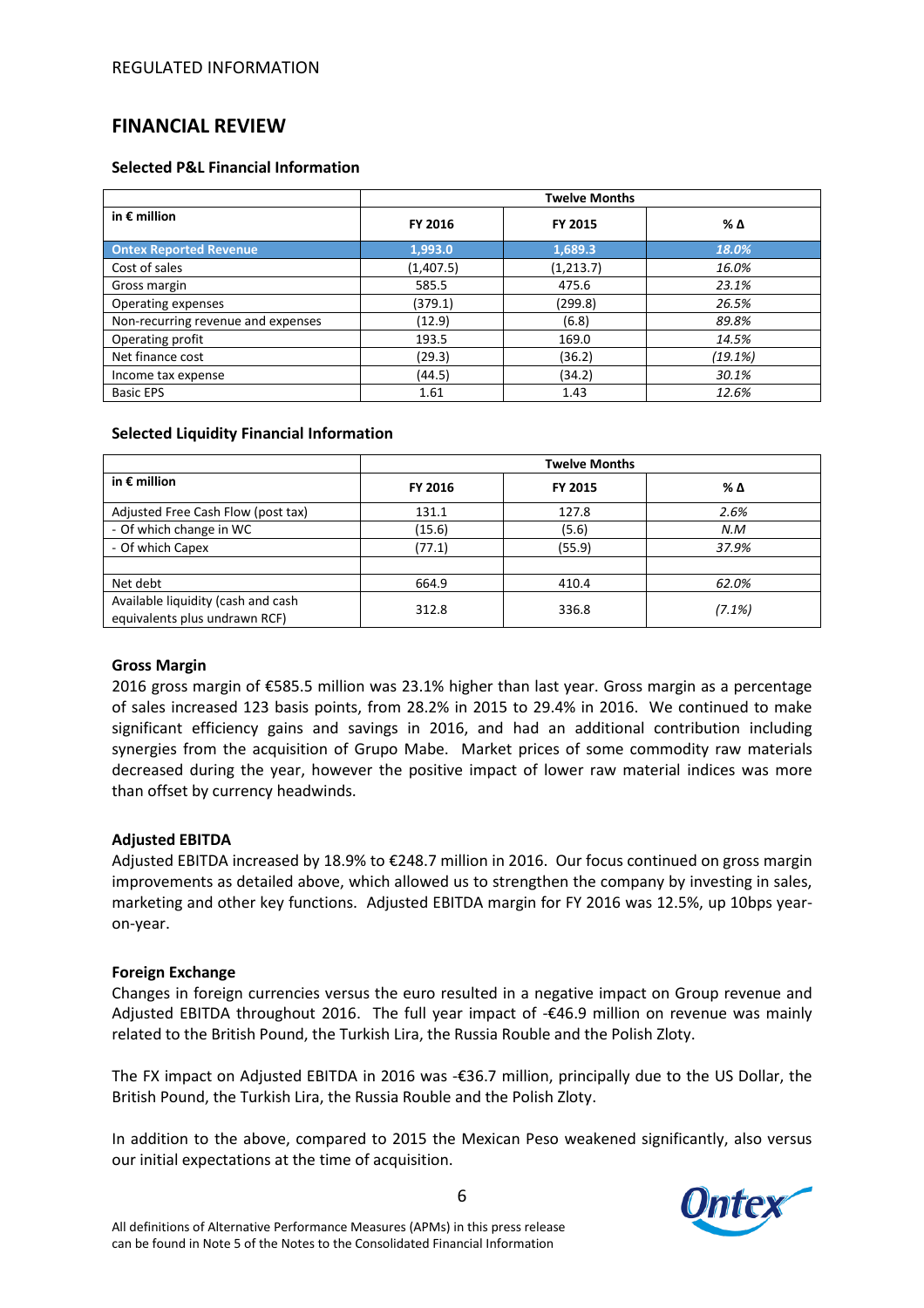### **Net Finance Costs**

The 2016 net finance costs were €29.3 million, 19.1% lower than 2015. Total interest expenses were slightly higher in 2016 compared to the previous year with the difference in net finance costs due to net impact of exchange rate differences.

### **Income Tax Expense**

The income tax expense was €44.5 million in 2016, resulting in an effective tax rate of 27.1%.

## **Working Capital**

Working capital as a percentage of revenue was 11.6% in 2016, remaining in line with our objective of keeping working capital requirements at or below 12% of revenue.

## **Capex**

2016 capital expenditures amounted to €77.1 million, amounting to 3.9% of revenue. This is slightly higher than our historical average, which was highlighted in our H1 2016 results, due to the inclusion of Grupo Mabe and an important investment in IT systems.

## **Adjusted Free Cash Flow (post tax)**

Adjusted free cash flow (post tax) was €131.1 million in 2016, which represented an increase of 2.6% compared to 2015. The increase is due to higher Adjusted EBITDA, partly offset by higher capex, working capital and cash taxes paid.

### **Financing and Liquidity**

Net debt at December 31, 2016 amounted to €664.9 million, and net leverage based on the last twelve months Adjusted EBITDA was 2.67x. On December 23, 2016 we announced agreement to acquire Hypermarcas personal hygiene, which was completed on March 6 2017, paid from available cash, and from available and new debt facilities. We estimate net debt/LTM adjusted EBITDA to be in a range of 3.2x and 3.4x on completion, within our stated leverage range for a strategic acquisition. We also expect continued cash generation to result in net debt/LTM Adjusted EBITDA of around 3.0x by the end of 2017. We will continue to actively manage the balance sheet to maintain an efficient, flexible and resilient capital structure.

Cash and cash equivalents were €212.8 million at December 31, 2016.

The revolving credit facility of €100 million was undrawn at the end of December 2016, and available liquidity was €312.8 million.

## **Dividends**

The Board of Directors has proposed a dividend of €0.55 per share, subject to shareholder approval at the next Annual General Meeting of Shareholders.

# **Corporate information**

The above press release and related financial information of Ontex Group NV for the twelve months ended December 31, 2016 was authorized for issue in accordance with a resolution of the Board on March 7, 2017.

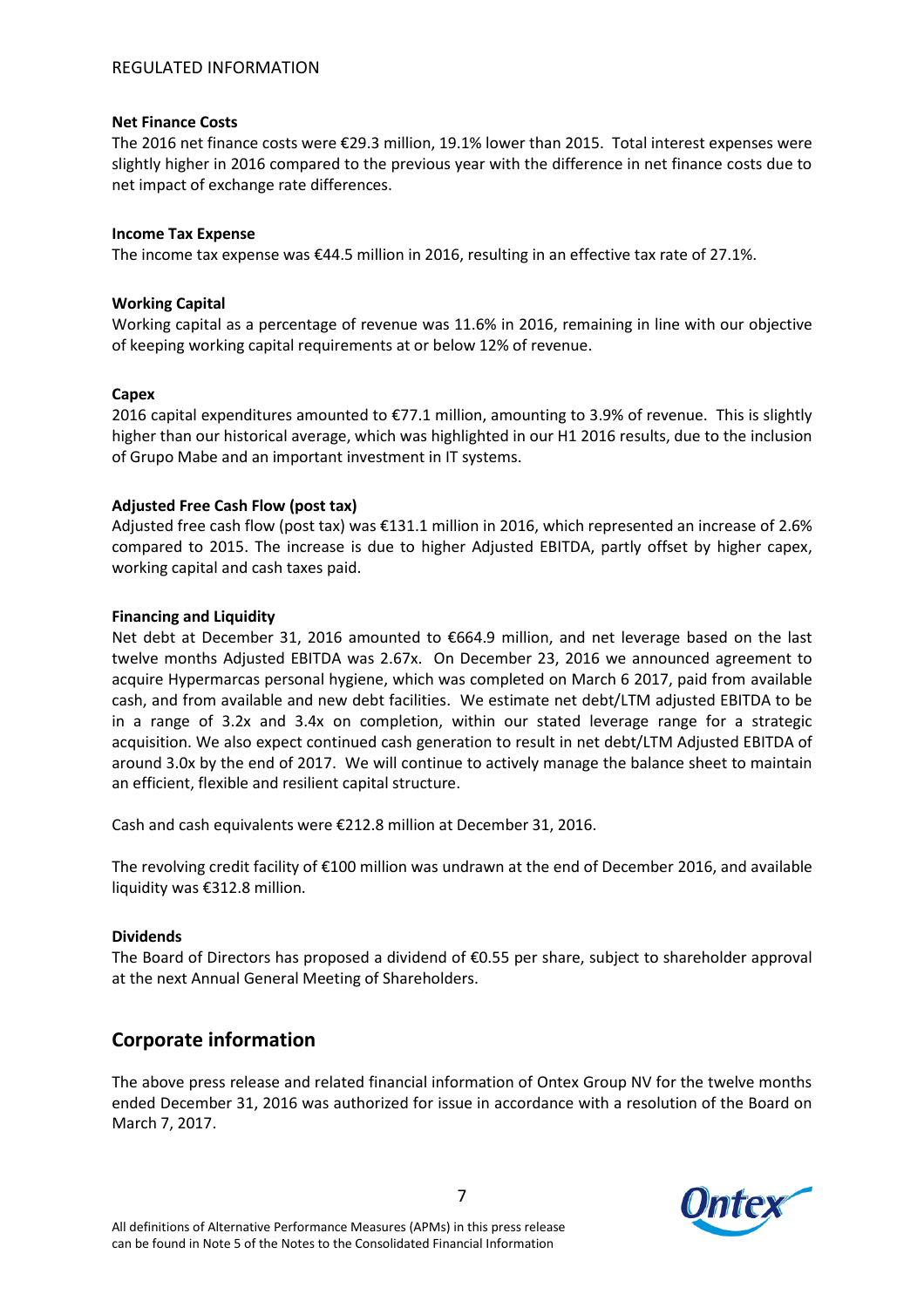# **CONFERENCE CALL**

Management will host a presentation for investors and analysts on March 8, 2017 at 8:00am GMT/9:00am CET.

A copy of the presentation slides will be available at: http://www.ontexglobal.com/financial-reportsincluding-annual-reviews

If you would like to participate in the conference call, please dial-in 5 to 10 minutes prior using the details below:

| Passcode:            | 2004695              |
|----------------------|----------------------|
| Germany              | +49 (0)69 2222 13420 |
| France               | +33 (0)1 76 77 22 74 |
| Belgium              | +32 (0)2 404 0659    |
| <b>United States</b> | +1 719 457 2086      |
| United Kingdom       | +44 (0)330 336 9105  |

# **FINANCIAL CALENDAR 2017**

| Q1 2017             | May 10, 2017     |
|---------------------|------------------|
| AGM                 | May 24, 2017     |
| H <sub>1</sub> 2017 | July 27, 2017    |
| Q3 2017             | November 8, 2017 |
|                     |                  |

## **ENQUIRIES**

**Investors** Philip Ludwig +32 53 333 730 Philip.ludwig@ontexglobal.com

### **Press**

Gaëlle Vilatte +32 53 333 708 Gaelle.vilatte@ontexglobal.com

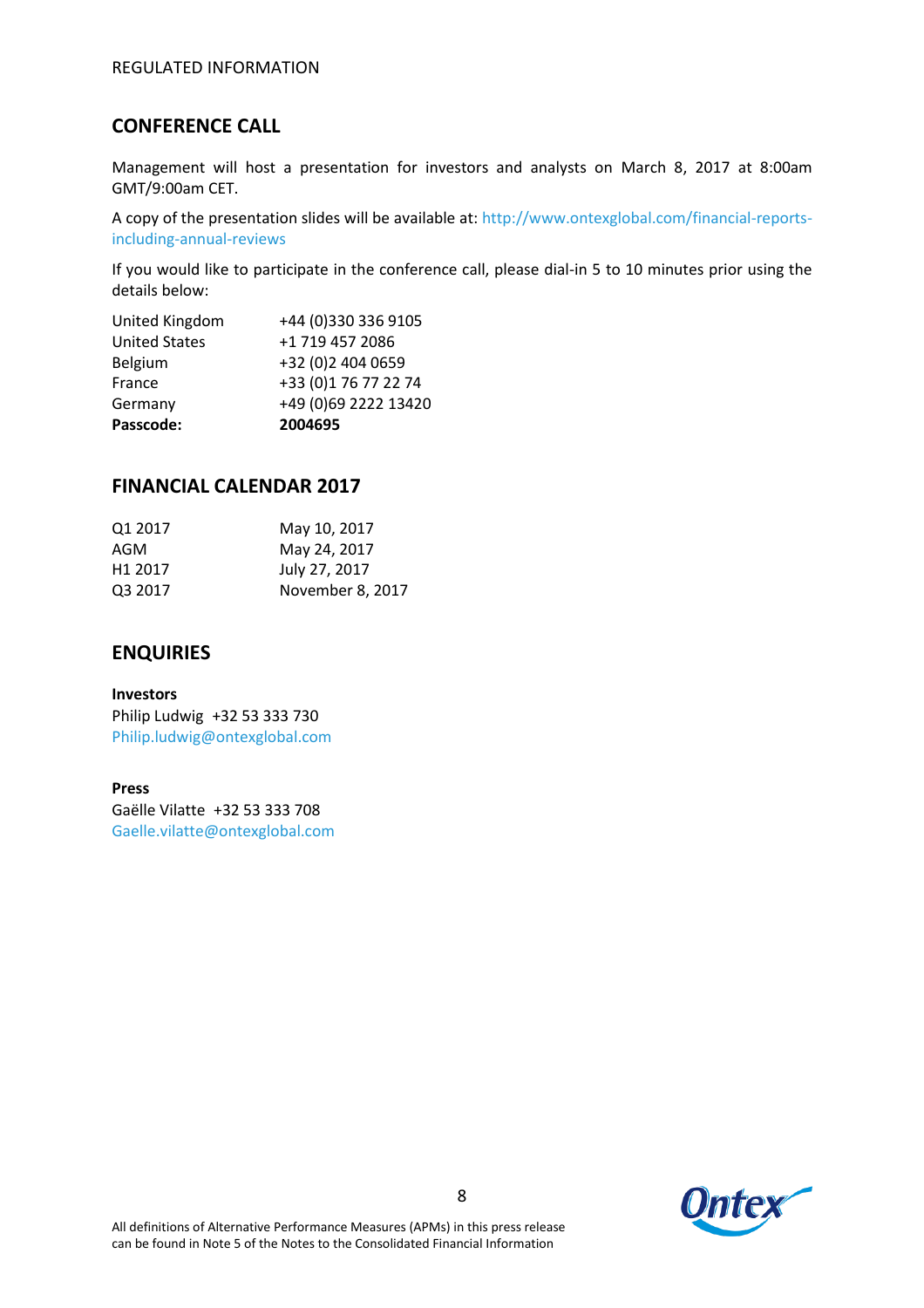# **Notes to the Consolidated Financial Information**

# **Note 1 Legal Status**

Ontex Group NV is a limited-liability company incorporated as a "naamloze vennootschap" ("NV") under Belgian law with company registration number 0550.880.915. Ontex Group NV has its registered office at Korte Keppestraat 21, 9320 Erembodegem (Aalst), Belgium. The shares of Ontex Group NV are listed on the regulated market of Euronext Brussels.

# **Note 2 Accounting Policies**

The accounting policies used to prepare the financial statements for the period from January 1, 2016 to December 31, 2016 are consistent with those applied in the audited consolidated financial statement for the year ended December 31, 2015 of Ontex Group NV. The accounting policies have been consistently applied to all the periods presented.

# **Note 3 Events after the Reporting Period**

On January 25, 2017 a senior facilities agreement, comprised of a euro denominated Senior Term Loan Facility (Loan Facility D), due December 3, 2019 in an amount of €125.0 million has been entered into. The Loan Facility D in an amount of €125.0 million has an interest rate based on the EURIBOR plus a starting margin of 50 basis points. Borrowings under the Loan Facility D are used for the acquisition of Hypermarcas and paying costs and expenses relating to the Acquisition. Borrowings under the senior term loan facility are accounted for at amortized cost.

On March 6, 2017 Ontex Group NV has completed the acquisition of 100% of the shares of the personal hygiene business of Hypermarcas S.A. (hereafter "HM personal hygiene"). The addition of HM personal hygiene supports the Ontex strategy by extending the growth platform in the Americas to Brazil, increasing revenue from Ontex-owned brands and accessing a fast growing market. HM personal hygiene has a portfolio of strong local brands covering all segments of the adult incontinence and babycare categories: BigFral and AdultMax in Adult Incontinence, PomPom, Cremer and Sapeka in Babycare.

The enterprise value agreed for the HM personal hygiene business was R\$1 billion ( $\epsilon$ 305 million), which has been paid from available cash, and from available and new debt facilities, after customary adjustments for net debt. HM personal hygiene will be consolidated into the results of Ontex with effect from March 1, 2017.

Pro forma unaudited net sales for the financial year 2016 amounted to R\$ 1.2 billion for the acquired companies in compliance with Brazilian GAAP.

Acquisition related costs included in the non-recurring expenses in the Group consolidated income statement for the year ended December 31, 2016 amounted to € 2.0 million.

# **Note 4 Auditors Report**

The statutory auditor has confirmed that the audit, which is substantially complete, has not to date revealed any material misstatement in the draft consolidated accounts, and that the accounting data reported in the press release is consistent, in all material respects, with the draft accounts from which it has been derived.

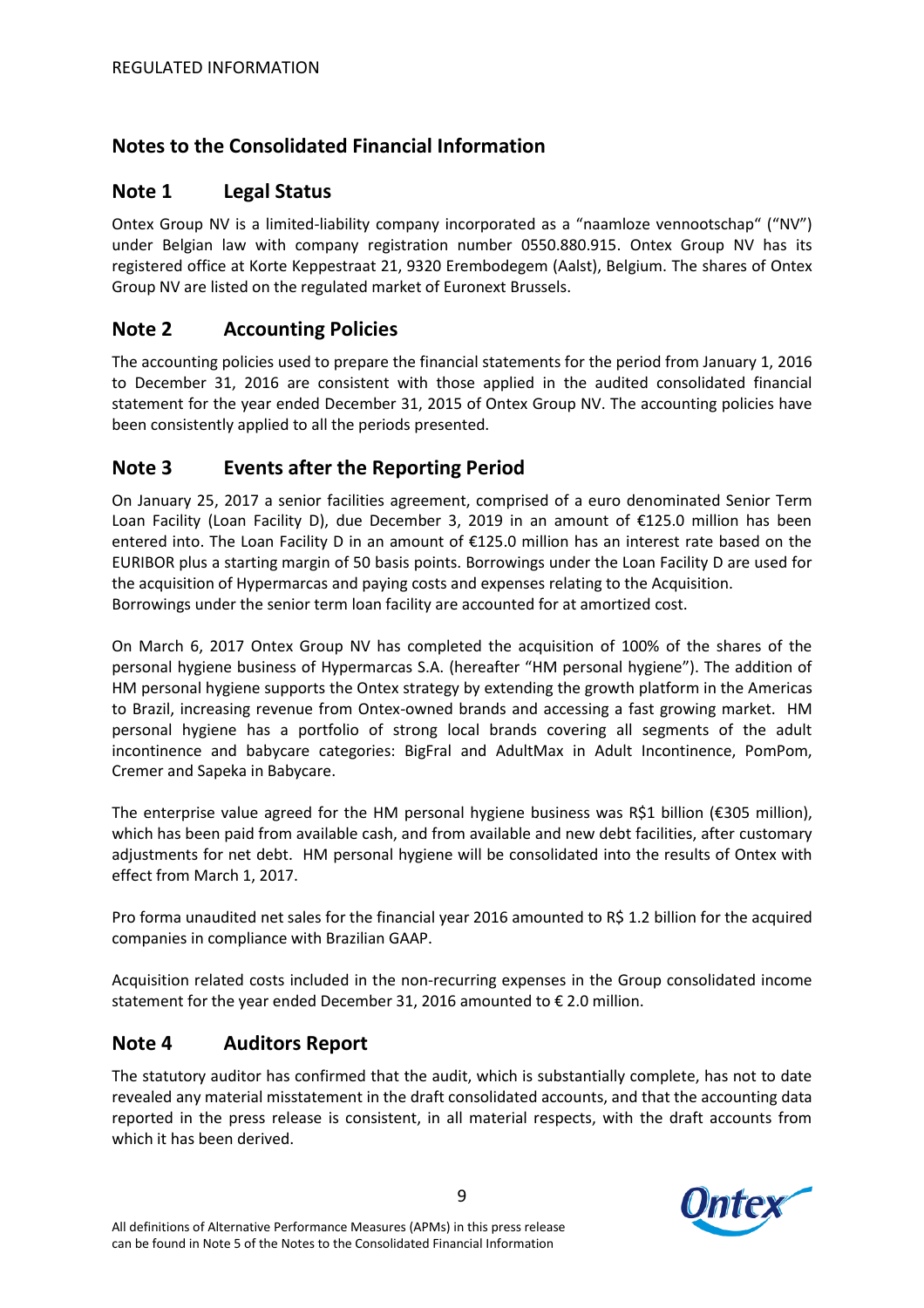# **Note 5 Alternative Performance Measures**

The following alternative performance measures (non-GAAP) have been included in this press release since management believes that they are widely used by certain investors, securities analysts and other interested parties as supplemental measure of performance and liquidity. The alternative performance measures may not be comparable to similarly titled measures of other companies and have limitations as analytical tools and should not be considered in isolation or as a substitute for analysis of our operating results, our performance or our liquidity under IFRS.

### **Like-for-like revenue (LFL)**

Like-for-like revenue is defined as revenue at constant currency excluding change in perimeter of consolidation or M&A.

### **Pro-forma revenue**

Pro-forma revenue is revenue of related to acquisitions for the comparable period in the prior year. Pro-forma revenue at constant currency is pro-forma revenue excluding FX.

### **Non-recurring Income and expenses**

Non-recurring income and expenses are defined as those items that are considered to be nonrecurring or unusual because of their nature. The non-recurring income and expenses relate to:

- acquisition costs;
- business restructuring costs, including costs relate to the liquidation of subsidiaries and the closure, opening or relocations of factories;
- asset impairment costs;
- IPO and refinancing costs.

### **EBITDA and Adjusted EBITDA and related margins**

EBITDA is defined as earnings before net finance cost, income taxes, depreciations and amortisations. Adjusted EBITDA is defined as EBITDA plus non-recurring income and expenses and excluding non-recurring depreciation and amortisation. EBITDA and Adjusted EBITDA margins are EBITDA and Adjusted EBITDA divided by revenue.

## **Net financial debt/LTM Adjusted EBITDA ratio (Leverage)**

Net financial debt is calculated by adding short-term and long-term debt and deducting cash and cash equivalents. LTM adjusted EBITDA is defined as EBITDA plus non-recurring income and expenses and excluding non-recurring depreciation and amortisation for the last twelve months (LTM).

### **Adjusted Free Cash Flow**

Adjusted Free Cash Flow is defined as Adjusted EBITDA less capital expenditures (Capex, defined as purchases of property, plant and equipment and intangibles), less change in working capital, less cash taxes paid.

## **Adjusted Profit & Adjusted EPS (earnings per share)**

Adjusted Profit is defined as profit for the period plus non-recurring income and expenses and tax effect on non-recurring income and expenses, attributable to the owners of the parent. Adjusted EPS is Adjusted Profit divided by the weighted average number of ordinary shares.

### **Working Capital**

The components of our working capital are inventories plus trade and other receivables and prepaid expenses plus trade and other payables and accrued expenses.

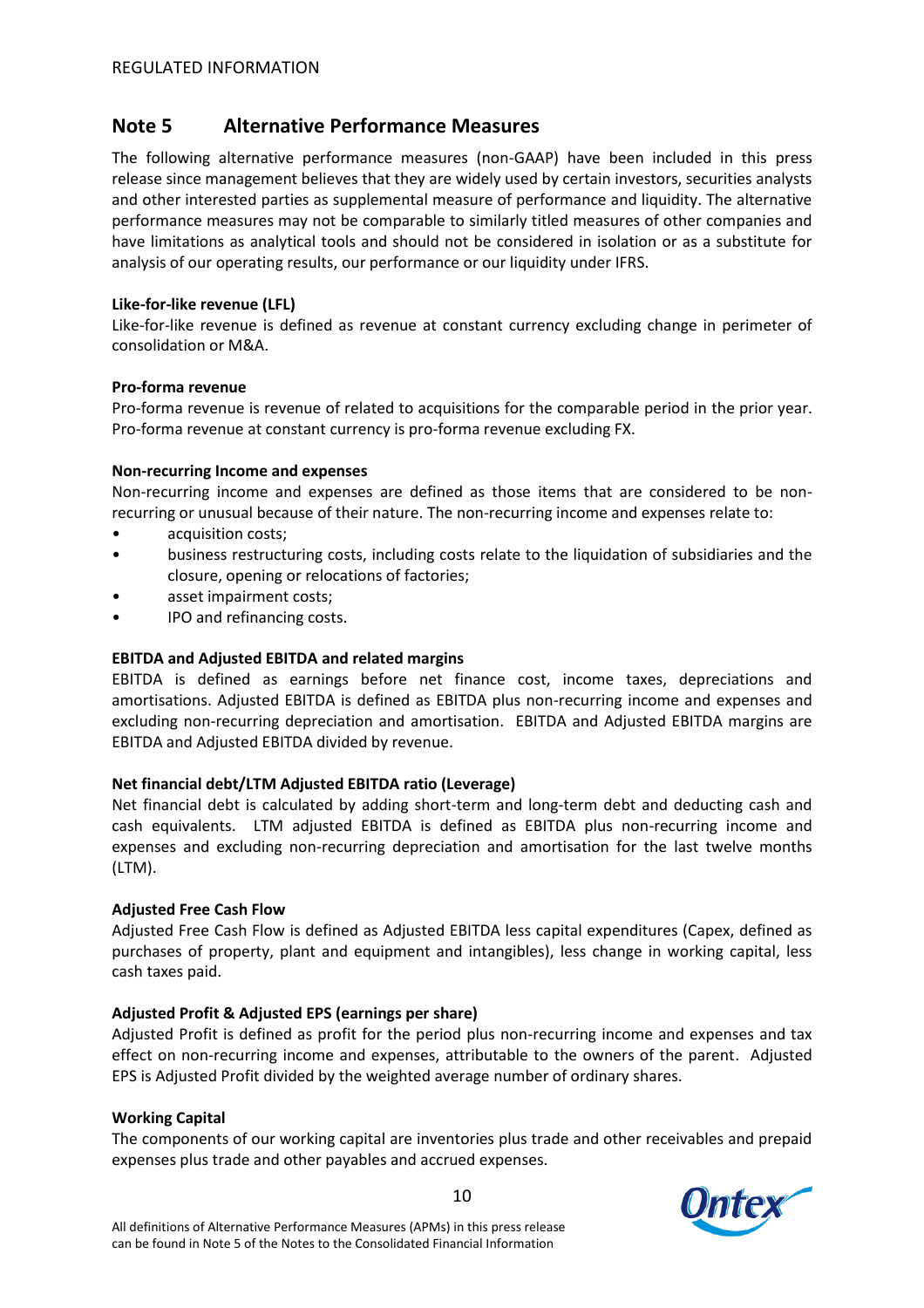# **ANNEX A ONTEX GROUP NV CONSOLIDATED FINANCIAL INFORMATION**

|                                       | <b>Full Year</b> | <b>Full Year</b> |
|---------------------------------------|------------------|------------------|
| in $\epsilon$ million                 | 2016             | 2015             |
| Revenue                               | 1,993.0          | 1,689.3          |
| Cost of sales                         | (1,407.5)        | (1,213.7)        |
| <b>Gross margin</b>                   | 585.5            | 475.6            |
|                                       |                  |                  |
| Distribution expenses                 | (181.6)          | (151.0)          |
| Sales and marketing expenses          | (125.6)          | (93.5)           |
| General administrative expenses       | (76.5)           | (55.6)           |
| Other operating income/(expense), net | 4.6              | 0.3              |
| Non-recurring income and expenses     | (12.9)           | (6.8)            |
| <b>Operating profit</b>               | 193.5            | 169.0            |
|                                       |                  |                  |
| Finance income                        | 43.6             | 25.7             |
| Finance costs                         | (72.9)           | (61.9)           |
| Net finance cost                      | (29.3)           | (36.2)           |
|                                       |                  |                  |
| Profit before income tax              | 164.2            | 132.8            |
|                                       |                  |                  |
| Income tax expense                    | (44.5)           | (34.2)           |
| Profit for the period                 | 119.7            | 98.6             |
|                                       |                  |                  |
| Profit attributable to:               |                  |                  |
| Owners of the parent                  | 119.7            | 98.6             |
| Profit for the period                 | 119.7            | 98.6             |

## **Consolidated Income Statement**

**Ontex**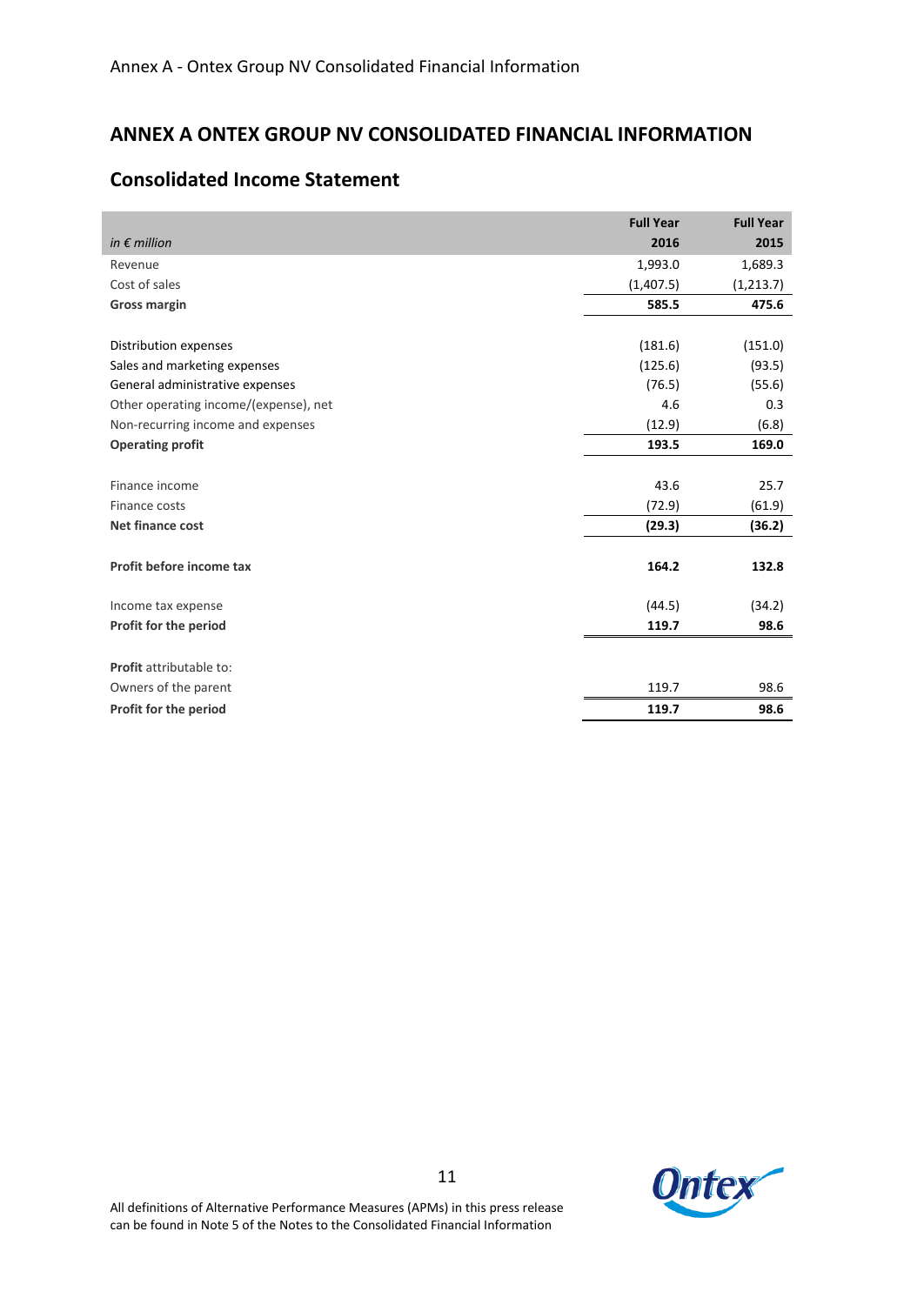# **Consolidated Statement of Financial Position**

|                                        | December 31, | December 31, |
|----------------------------------------|--------------|--------------|
| in $\epsilon$ million                  | 2016         | 2015         |
| <b>ASSETS</b>                          |              |              |
| <b>Non-current Assets</b>              |              |              |
| Goodwill                               | 1,096.2      | 860.1        |
| Other intangible assets                | 32.5         | 4.5          |
| Property, plant and equipment          | 455.5        | 319.0        |
| Deferred tax assets                    | 8.7          | 7.0          |
| Non-current receivables                | 0.3          | 0.0          |
|                                        | 1,593.2      | 1,190.6      |
| <b>Current Assets</b>                  |              |              |
| Inventories                            | 254.2        | 201.1        |
| Trade receivables                      | 312.5        | 218.1        |
| Prepaid expenses and other receivables | 61.0         | 49.0         |
| Current income tax                     | 10.6         | 7.3          |
| Derivative financial assets            | 4.7          | 2.2          |
| Cash and cash equivalents              | 212.8        | 236.8        |
|                                        | 855.8        | 714.5        |
| <b>TOTAL ASSETS</b>                    | 2,449.0      | 1,905.1      |

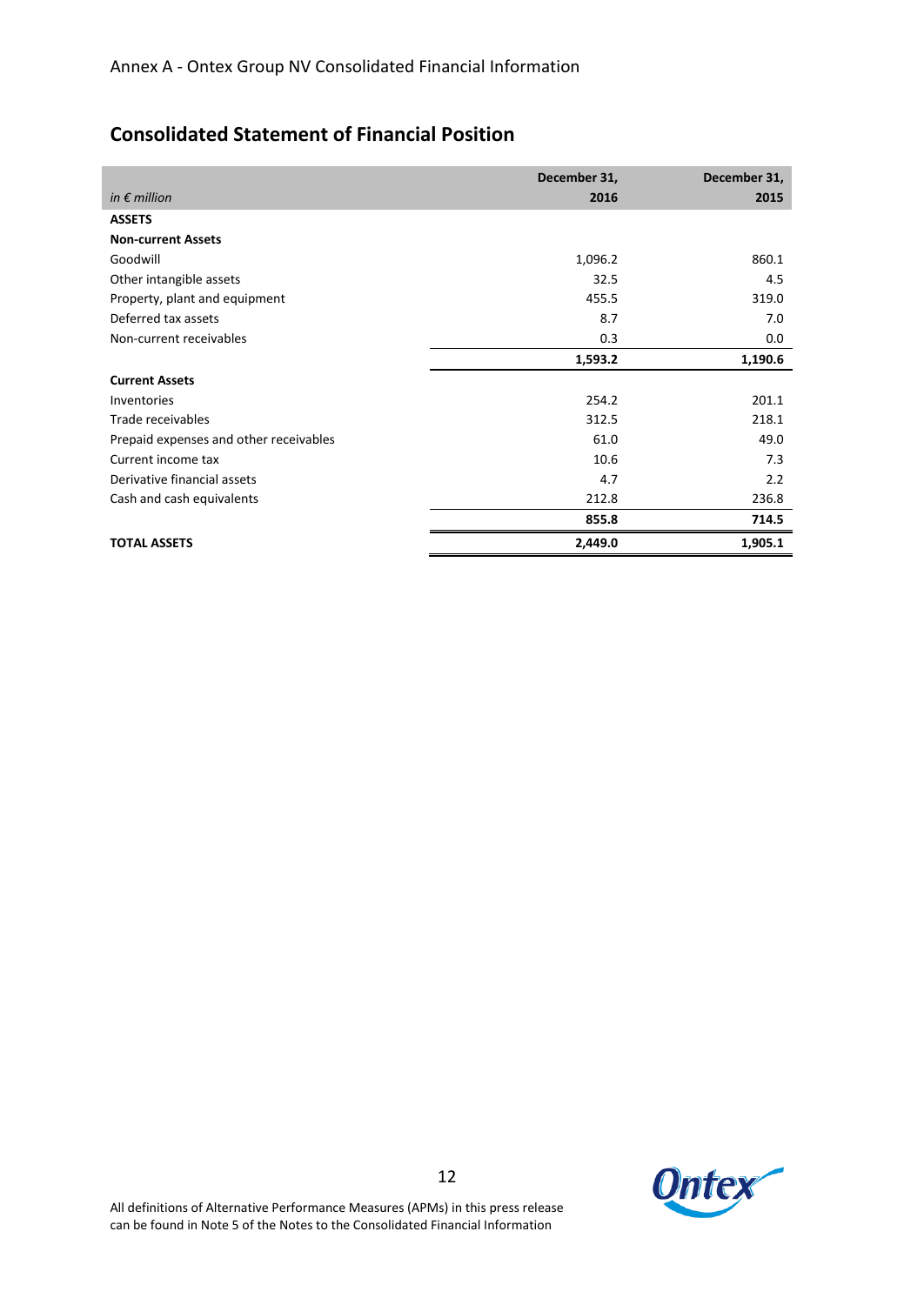# **Consolidated Statement of Financial Position (continued)**

|                                           | December 31, | December 31, |
|-------------------------------------------|--------------|--------------|
| in $\epsilon$ million                     | 2016         | 2015         |
| <b>EQUITY AND LIABILITIES</b>             |              |              |
| Equity attributable to owners of the      |              |              |
| company                                   |              |              |
| Share capital & premium                   | 988.8        | 913.1        |
| <b>Cumulative translation differences</b> | (42.5)       | (24.3)       |
| Treasury shares                           | (22.3)       | (13.1)       |
| Retained earnings and other reserves      | 75.1         | (23.5)       |
| <b>TOTAL EQUITY</b>                       | 999.1        | 852.2        |
|                                           |              |              |
| <b>Non-current liabilities</b>            |              |              |
| Employee benefit liabilities              | 22.6         | 19.7         |
| Provisions                                | 0.3          | 0.2          |
| Interest-bearing debts                    | 779.1        | 633.1        |
| Other non-current financial liabilities   | 26.4         | 0.0          |
| Deferred income tax liabilities           | 45.9         | 27.3         |
| Other payables                            | 0.4          | 0.2          |
|                                           | 874.7        | 680.5        |
| <b>Current liabilities</b>                |              |              |
| Interest-bearing debts                    | 22.9         | 9.2          |
| Derivative financial liabilities          | 3.8          | 2.5          |
| Other current financial liabilities       | 49.3         | 5.0          |
| Trade payables                            | 366.8        | 267.1        |
| Accrued expenses and other payables       | 30.1         | 23.3         |
| Social liabilities                        | 39.1         | 33.3         |
| Current income tax liabilities            | 55.3         | 27.3         |
| Provisions                                | 7.9          | 4.7          |
|                                           | 575.2        | 372.3        |
|                                           |              |              |
| <b>TOTAL LIABILITIES</b>                  | 1,449.9      | 1,052.9      |
| <b>TOTAL EQUITY AND LIABILITIES</b>       | 2,449.0      | 1,905.1      |

**Ontex**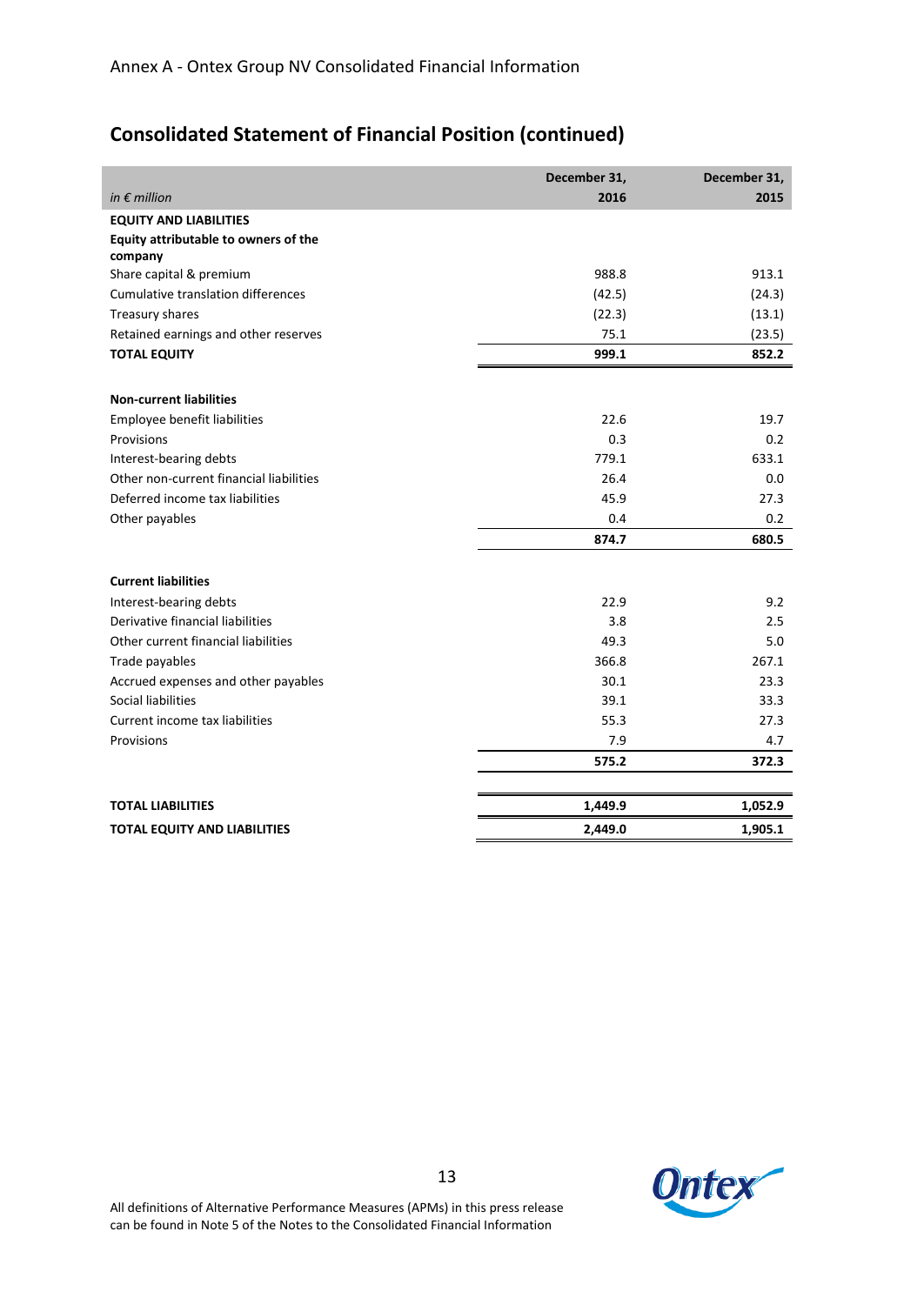# **Consolidated Statement of Cash Flow**

|                                                                                 | <b>Full Year</b> | <b>Full Year</b> |
|---------------------------------------------------------------------------------|------------------|------------------|
| in $\epsilon$ million                                                           | 2016             | 2015             |
| <b>CASH FLOWS FROM OPERATING ACTIVITIES</b>                                     |                  |                  |
| Net profit/(loss) for the year                                                  | 119.7            | 98.6             |
| Adjustments for:                                                                |                  |                  |
| Income tax expense                                                              | 44.6             | 34.2             |
| Depreciation and amortization                                                   | 43.2             | 33.3             |
| (Profit)/loss on disposal of property, plant and equipment                      | 0.3              | 0.4              |
| Provisions (including employee benefit liabilities)                             | 5.1              | 1.5              |
| (Profit)/loss on earn out                                                       | (6.3)            | (2.0)            |
| Finance costs - net (including unrealized F/x difference on financing)          | 29.3             | 36.2             |
| Changes in working capital:                                                     |                  |                  |
| Inventories                                                                     | (6.9)            | (0.7)            |
| Trade and other receivables and prepaid expenses                                | (20.2)           | (7.6)            |
| Trade and other payables and accrued expenses                                   | 11.5             | 2.7              |
| Social liabilities                                                              | 0.1              | 3.8              |
| Cash from operating activities before taxes                                     | 220.4            | 200.4            |
| Income tax paid                                                                 | (24.9)           | (19.8)           |
| NET CASH GENERATED FROM OPERATING ACTIVITIES                                    | 195.5            | 180.6            |
| <b>CASH FLOWS FROM INVESTING ACTIVITIES</b>                                     |                  |                  |
| Purchases of property, plant and equipment and intangibles                      | (77.1)           | (55.9)           |
| Gain on disposal                                                                | 0.4              |                  |
| Acquisition price paid                                                          | (169.0)          | (3.0)            |
| NET CASH USED IN INVESTING ACTIVITIES                                           | (245.7)          | (58.9)           |
| <b>CASH FLOWS FROM FINANCING ACTIVITIES</b>                                     |                  |                  |
| Proceeds from borrowings                                                        | 125.9            | 6.9              |
| Repayment of borrowings                                                         | (28.4)           | (0.6)            |
| Interest paid                                                                   | (25.6)           | (24.2)           |
| Interest received                                                               | 1.5              | 0.9              |
| Cost of refinancing & Other costs of financing                                  | (6.6)            | (5.5)            |
| Realized foreign exchange (losses)/gains on financing activities                | (4.9)            | 4.1              |
| Derivative financial asset                                                      | (1.5)            | (2.5)            |
| Dividend pay out                                                                | (34.2)           | (12.9)           |
| Capital increase (net of issuance costs new shares)                             |                  | 113.4            |
| NET CASH GENERATED FROM FINANCING ACTIVITIES                                    | 26.2             | 79.6             |
|                                                                                 |                  |                  |
| NET INCREASE/(DECREASE) IN CASH, CASH EQUIVALENTS AND BANK<br><b>OVERDRAFTS</b> | (24.0)           | 201.3            |
| CASH, CASH EQUIVALENTS AT THE BEGINNING OF THE PERIOD                           | 236.8            | 35.5             |
| CASH, CASH EQUIVALENTS AT THE END OF THE PERIOD                                 | 212.8            | 236.8            |

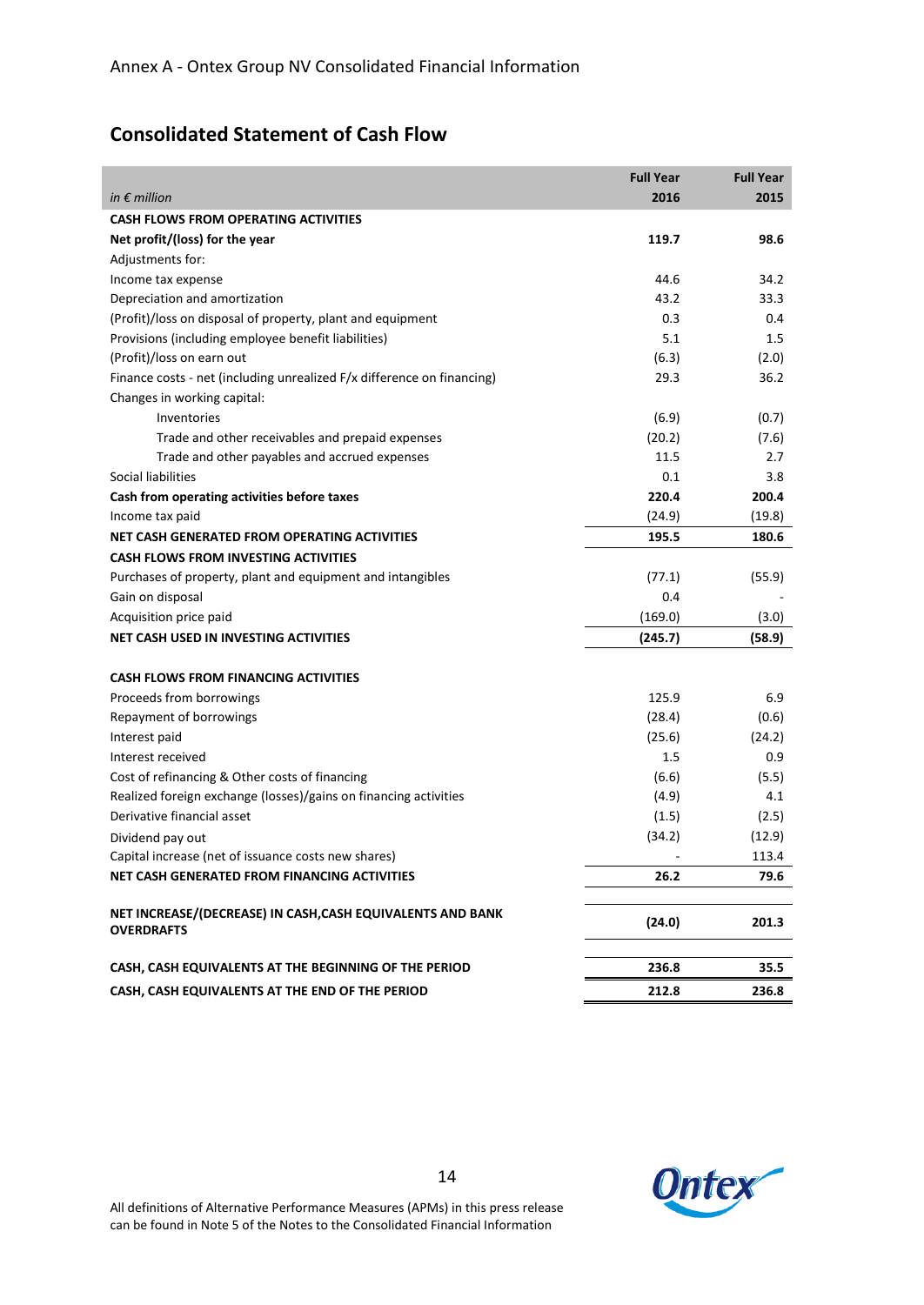# **Additional Financial Information**

## **EARNINGS PER SHARE**

| in $\epsilon$                                                               | <b>Full Year</b><br>2016 | <b>Full Year</b><br>2015 |
|-----------------------------------------------------------------------------|--------------------------|--------------------------|
| Basic Earnings per share                                                    | 1.61                     | 1.43                     |
| Diluted Earnings per share                                                  | 1.61                     | 1.43                     |
| Adjusted Basic Earnings per share                                           | 1.77                     | 1.50                     |
| Diluted Adjusted Basic Earnings per share                                   | 1.77                     | 1.50                     |
| Weighted average number of ordinary shares<br>outstanding during the period | 74,407,405               | 68,736,110               |
| Total Number of shares as of December 31                                    | 74,861,108               | 72,138,887               |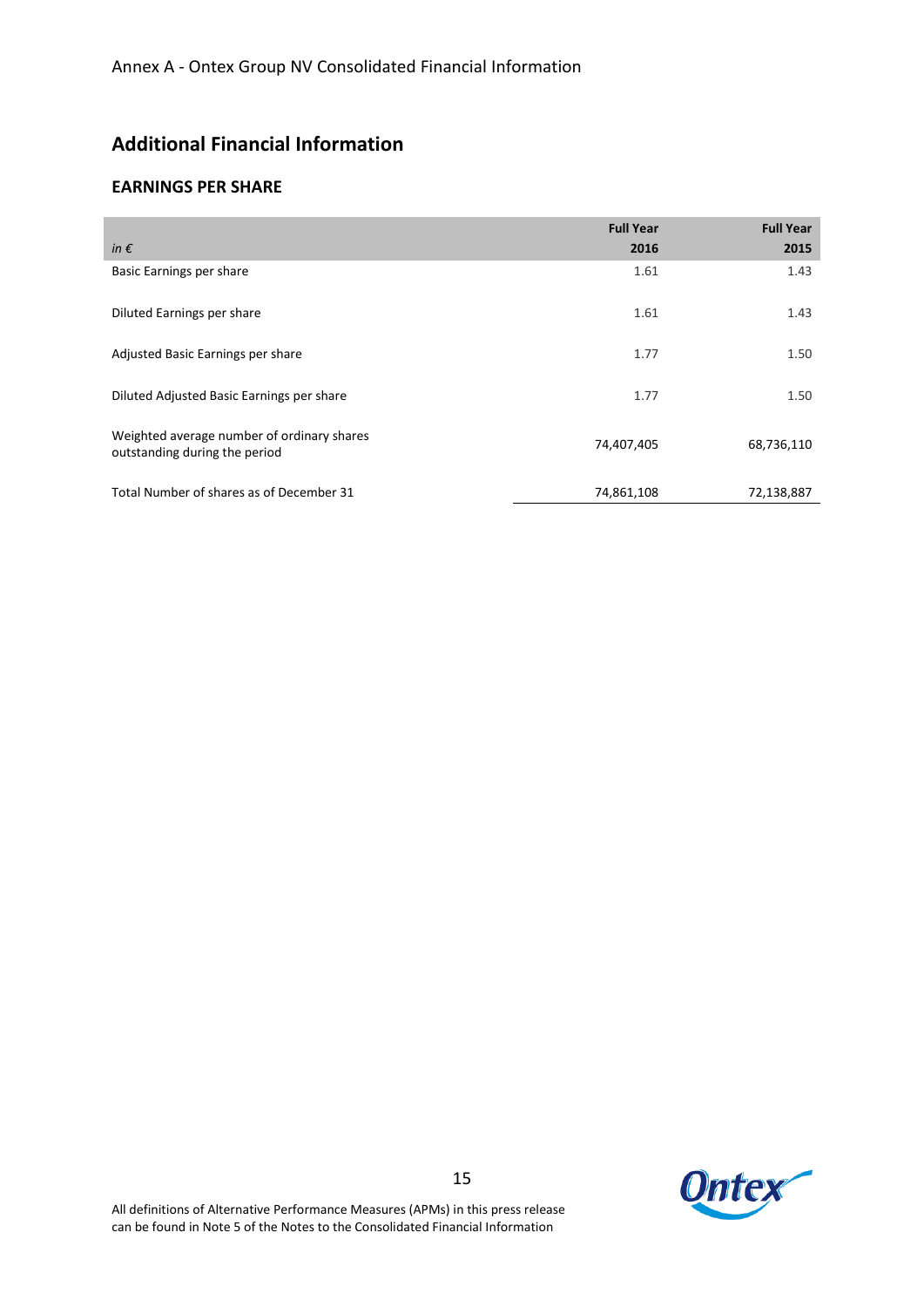# **Additional Financial Information**

## **RECONCILIATION OF NON-IFRS FINANCIAL MEASURES**

|                                                                                                                            | <b>Full Year</b> | <b>Full Year</b> |
|----------------------------------------------------------------------------------------------------------------------------|------------------|------------------|
| in $\epsilon$ million                                                                                                      | 2016             | 2015             |
| Reconciliation of operating profit to net income before interest, tax,<br>depreciation and amortization (EBITDA)           |                  |                  |
| <b>Operating Profit</b>                                                                                                    | 193.5            | 169.0            |
| Depreciation and amortization (*)                                                                                          | 43.1             | 33.3             |
| <b>EBITDA</b>                                                                                                              | 236.6            | 202.3            |
| Reconciliation of net income before interest, tax, depreciation and<br>amortization (EBITDA) to adjusted EBITDA            |                  |                  |
| <b>EBITDA</b>                                                                                                              | 236.6            | 202.3            |
| Non-recurring expenses excluding amortization                                                                              | 12.1             | 6.8              |
| <b>Adjusted EBITDA</b>                                                                                                     | 248.7            | 209.1            |
| Reconciliation of Profit /(Loss) of the period (Basic Earnings) to Adjusted<br>net Profit/(Loss) (Adjusted Basic Earnings) |                  |                  |
| <b>Profit of the period (Basic Earnings)</b>                                                                               | 119.7            | 98.6             |
| Non-recurring expenses                                                                                                     | 12.9             | 6.8              |
| Tax correction                                                                                                             | (0.9)            | (2.0)            |
| <b>Adjusted net Profit (Adjusted Basic Earnings)</b>                                                                       | 131.7            | 103.4            |

(\*) Depreciation and amortization (D&A) included €42.3 million of recurring D&A and €0.8 million of non-recurring D&A in FY 2016. D&A included €33.3 million of recurring D&A and €0.0 million of non-recurring D&A for the FY 2015.

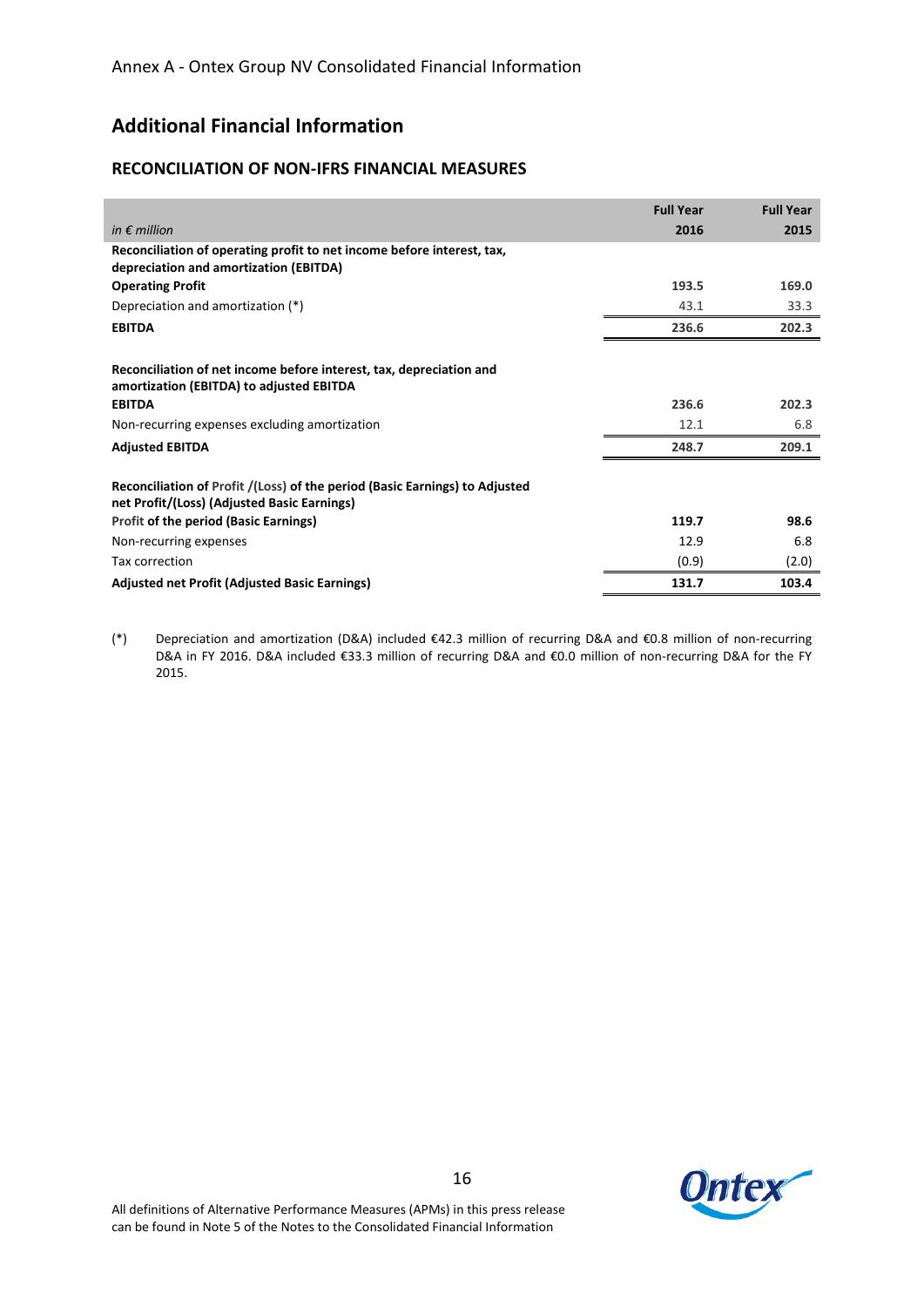# **Additional Financial Information**

## **RECONCILIATION OF NON-IFRS FINANCIAL MEASURES**

|                                                                | <b>Full Year</b> | <b>Full Year</b> |
|----------------------------------------------------------------|------------------|------------------|
| in $\epsilon$ million                                          | 2016             | 2015             |
| Reconciliation of Non-IFRS Measures - Adjusted FCF calculation |                  |                  |
| <b>Operating profit</b>                                        | 193.5            | 169.0            |
| Depreciation and Amortization                                  | 43.1             | 33.3             |
| <b>EBITDA</b>                                                  | 236.6            | 202.3            |
| Non-recurring expenses                                         | 12.1             | 6.8              |
| <b>Adjusted EBITDA</b>                                         | 248.7            | 209.1            |
| Change in Working Capital                                      |                  |                  |
| <b>Inventories</b>                                             | (6.9)            | (0.7)            |
| Trade and other receivables                                    | (20.2)           | (7.6)            |
| Trade and other payables                                       | 11.5             | 2.7              |
| Capex                                                          | (77.1)           | (55.9)           |
| Adjusted Free Cash Flow (pre-tax)                              | 156.0            | 147.6            |
| Cash taxes paid                                                | (24.9)           | (19.8)           |
| <b>Adjusted Free Cash Flow (post-tax)</b>                      | 131.1            | 127.8            |

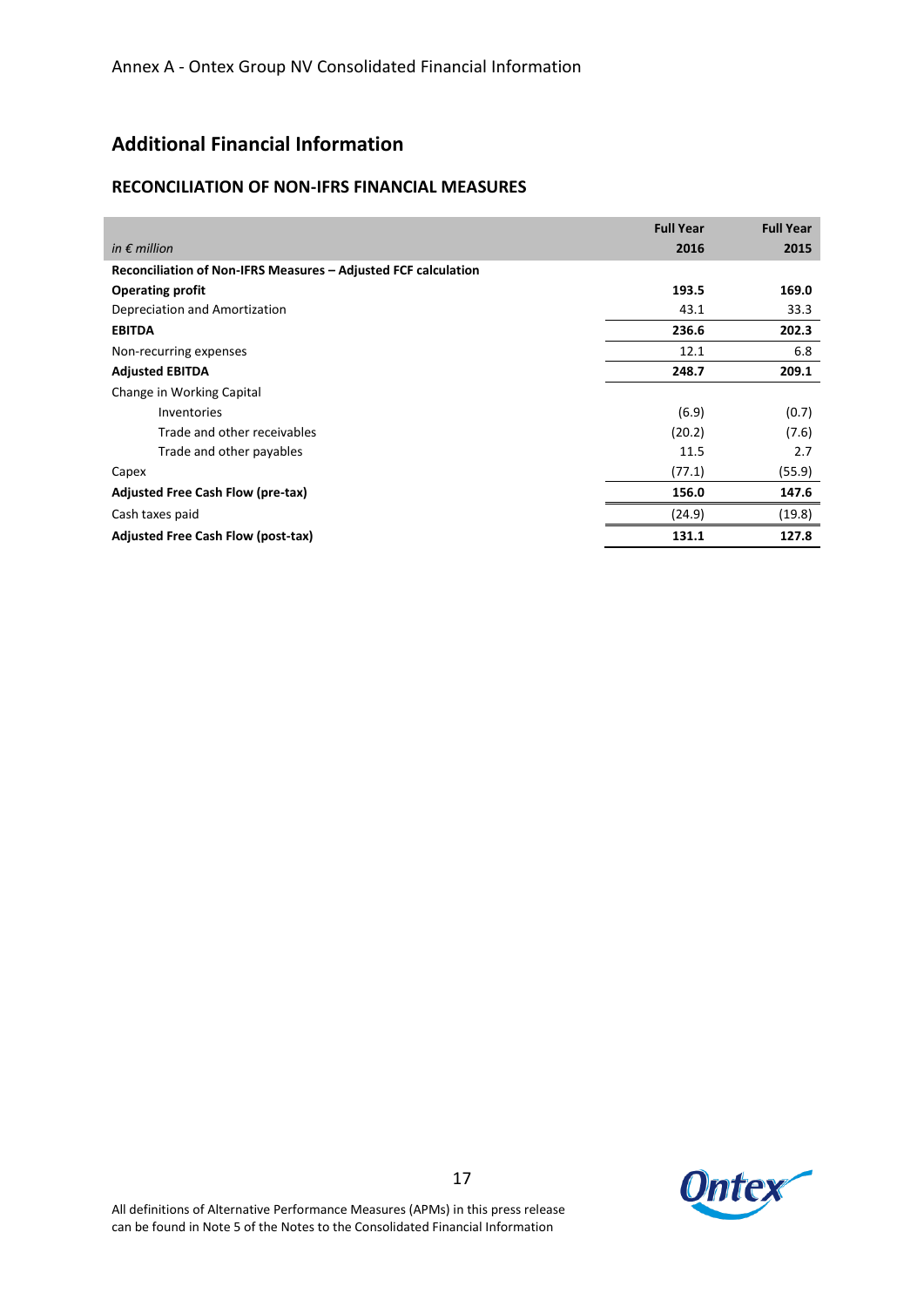# **Revenue - 2016 structure**

|                       | Q1 2016 | Q2 2016 | Q3 2016 | Q4 2016 | <b>Full Year</b> |
|-----------------------|---------|---------|---------|---------|------------------|
| in $\epsilon$ million |         |         |         |         | 2016             |
| Mature market retail  | 213.5   | 212.2   | 214.6   | 214.2   | 854.6            |
| Americas retail       | 33.8    | 98.4    | 97.8    | 98.4    | 328.5            |
| Growth markets        | 36.9    | 42.9    | 45.2    | 50.0    | 174.9            |
| <b>MENA</b>           | 59.8    | 48.3    | 45.5    | 52.0    | 205.5            |
| Healthcare            | 108.4   | 108.4   | 107.0   | 105.6   | 429.5            |
| <b>Ontex Total</b>    | 452.4   | 510.1   | 510.2   | 520.2   | 1,993.0          |

# **Revenue - 2017 structure**

|                       | Q1 2016 | Q2 2016 | Q3 2016 | Q4 2016 | <b>Full Year</b> |
|-----------------------|---------|---------|---------|---------|------------------|
| in $\epsilon$ million |         |         |         |         | 2016             |
| Mature market retail  | 213.6   | 212.3   | 214.6   | 214.0   | 854.6            |
| Americas retail       | 35.4    | 99.6    | 99.3    | 99.6    | 333.9            |
| Growth markets        | 35.3    | 41.6    | 43.8    | 49.0    | 169.6            |
| <b>MENA</b>           | 59.8    | 48.4    | 45.7    | 52.3    | 206.2            |
| Healthcare            | 108.3   | 108.3   | 106.8   | 105.4   | 428.8            |
| <b>Ontex Total</b>    | 452.4   | 510.1   | 510.2   | 520.2   | 1,993.0          |

Following a review of the Group's customers and countries, a slight modification to the 5 Divisions has been made for which revenue is reported, effective January 1 2017. Prior year information has been restated as a basis for comparison in future reporting.